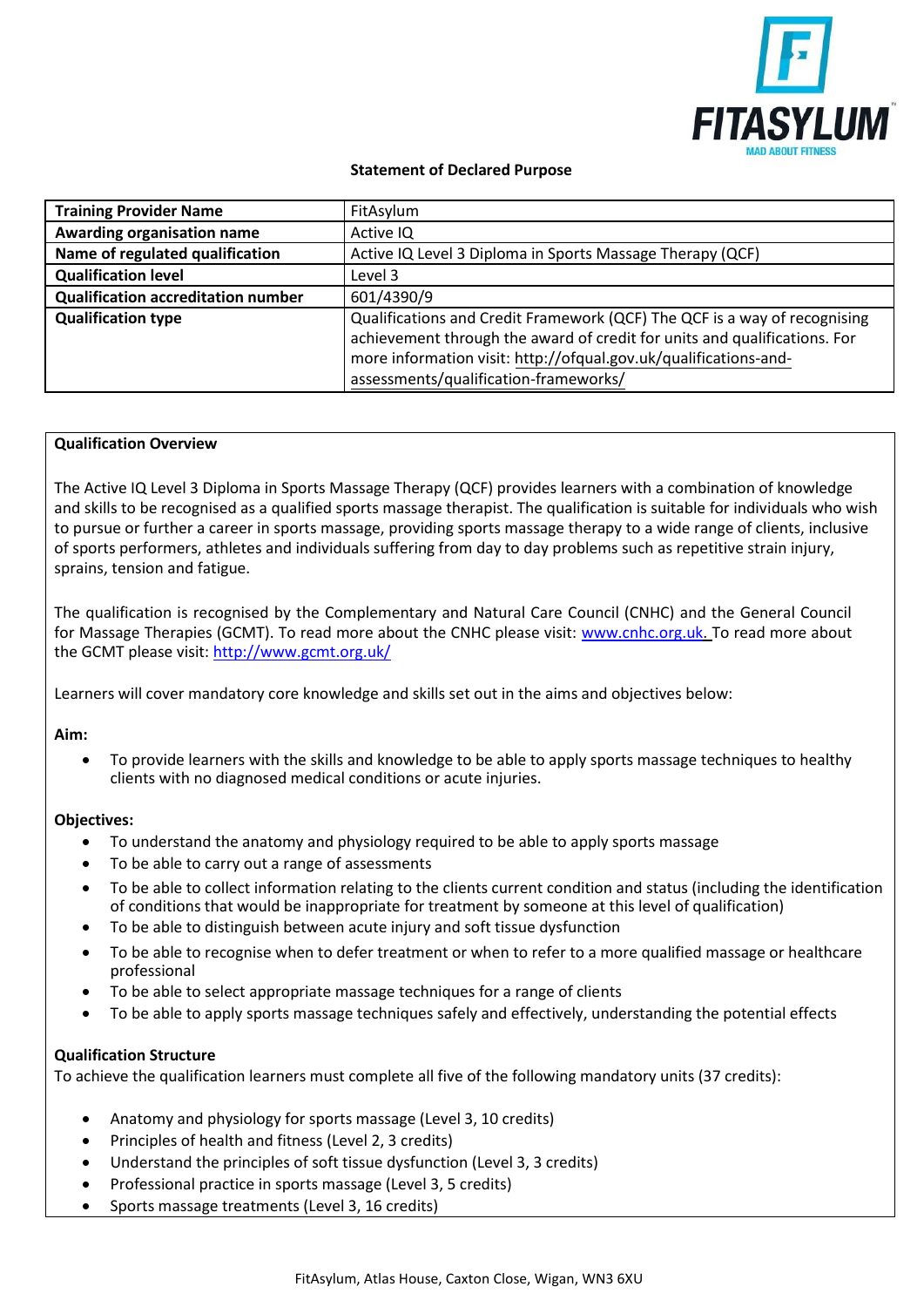

# **Who is this qualification designed for?**

Learners must be 16+ years old. Whilst there are no other specific entry requirements an element of communication (discussing, presenting, reading and writing) is involved and learners should have basic skills in communication pitched at level 3. Performing sports massage is a physical activity and learners will need to be fit enough to carry this out.

The qualification has been designed for:

- Individuals who wish to work and/or seek employment as a sports massage therapist
- Individuals considering a career in active leisure
- Individuals already working in the active leisure sector wishing to enhance their career progression opportunities.

The qualification will enable learners to work as a sports massage therapist in variety of organisations, such as sports massage therapy and rehabilitation clinics, wellness clinics, spas, coaching facilities, fitness facilities and sporting organisations.

## **What could this qualification lead to?**

Successful achievement of this qualification will give individuals a licence to practice as a sports massage therapist and enables successful learners to access the massage register regulated by the Complementary & Natural Healthcare Council (CNHC). Learners who achieve this qualification will have confirmed their competence in this occupational role.

This accredited achievement is valued and recognised by employers and can assist learners to increase/enhance their career opportunities, progression and earning potential. This qualification will lead will lead to the following job role across a variety of different organisation types:

• Sports Massage Therapist

## **Will the qualification support progression to further learning, if so, what to?**

The qualification is designed to offer entry to employment and progression in employment; however learners can also progress onto the Level 4 Certificate in Sports Massage Therapy (QCF)

The qualification also provides routes in to fitness instructing and other occupations in the active leisure sector such as community health and wellbeing coaches.

## **If there are larger and/or smaller versions of this qualification at the same level, why should a learner take this particular one?**

This qualification is not available in a larger or smaller version at this level. Learners should be aware there is a Level 4 Certificate in Sports Massage Therapy (QCF) available; however the Level 3 Diploma in Sports Massage Therapy (QCF) or equivalent must be achieved as an entry requirement to access the Level 4 Certificate in Sports Massage Therapy (QCF).